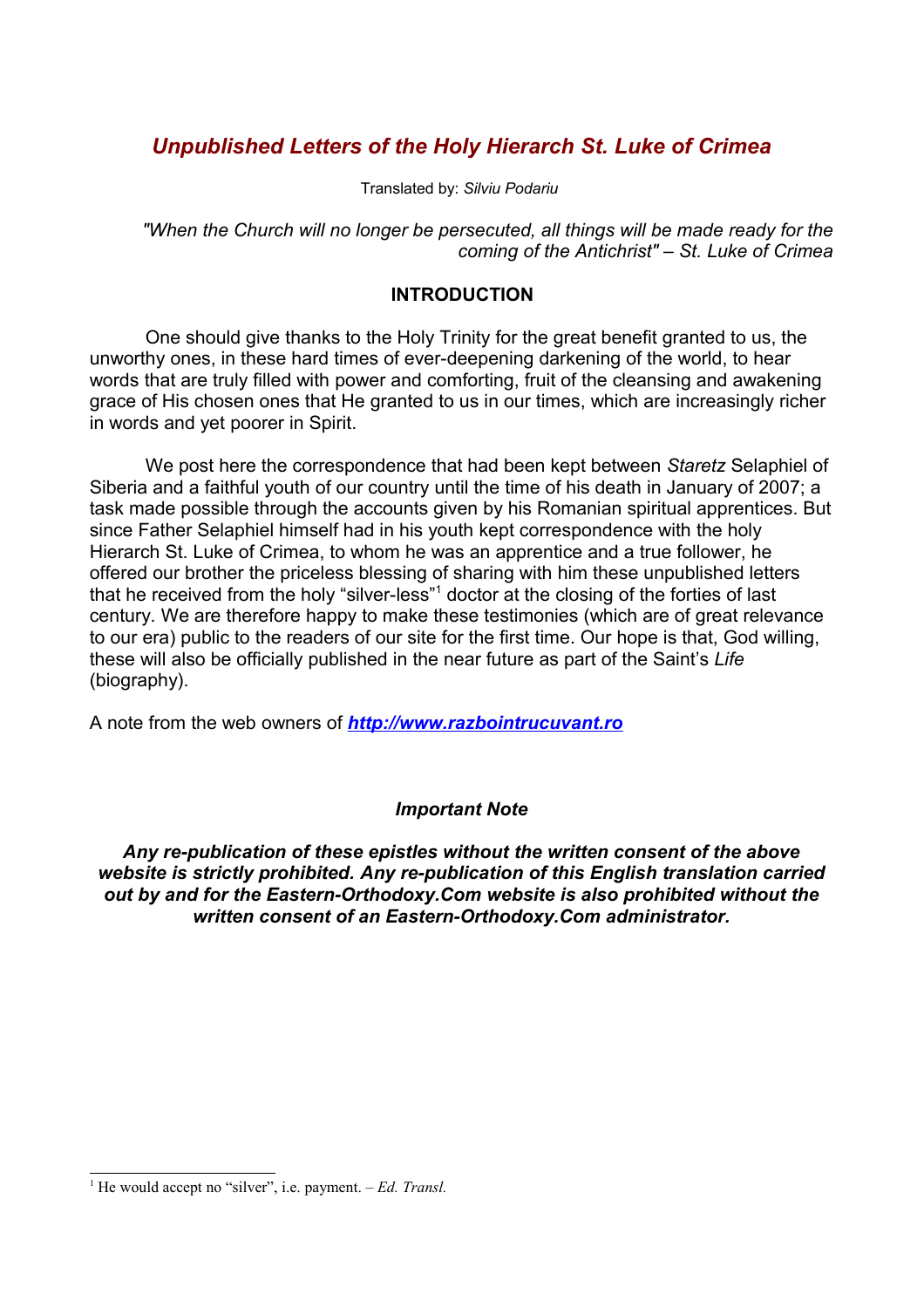

#### **FIRST LETTER**

Serghei, my child,

You were saddened because I did not take you with me to Moscow and Tashkent where I went at the request of the local medical professors. It is true that I had promised this to you, but I haven't kept my promise.

It is however better for you, my child, to make obedience in this matter. I do not mean to hurt your feelings, but I am writing these words to let you know that wherever I went I always had someone on my tail who followed me; an agent who would make note of whom I met with and whom I spoke with. For this reason, I wished to protect you.

Dearest Serghei, you write that you missed me. On my work desk I keep the photo we took this summer together with protopresbyter fr. S., brother Toma and you. When I look at that picture I feel closer to you. And you should know that every night I pray for you and that our steps meet invisibly and mystically. They are steps of meditation ... of prayer.

*Seriojka*, I still give medical advice, I still perform a little surgery; but the people need me. Now that I have reached old age, thank God, I have more time for prayer. I loved medicine but sometimes I felt that it may have been better had I not been a physician. I felt that with every sick man who humbly stepped into my office, or who was taken to the operating room for me to operate on, Christ would reveal Himself in that man's suffering and despair. Medicine, like all branches of science, requires much sacrifice. Only the Lord will judge if I performed my work well...

*Seriojka*, my dear child, bear in mind that all the events of our lives are part of God's *oeconomia* that remains unknown to us in its detail. Now we may not comprehend the reasoning behind the clues, but one day we will. Now we feel treated unjustly, tricked, trampled upon, mocked at, etc. Later, we will understand that we were in a position to earn one great benefit from every situation: the humble *logismos* (humility); from every situation, my dear child.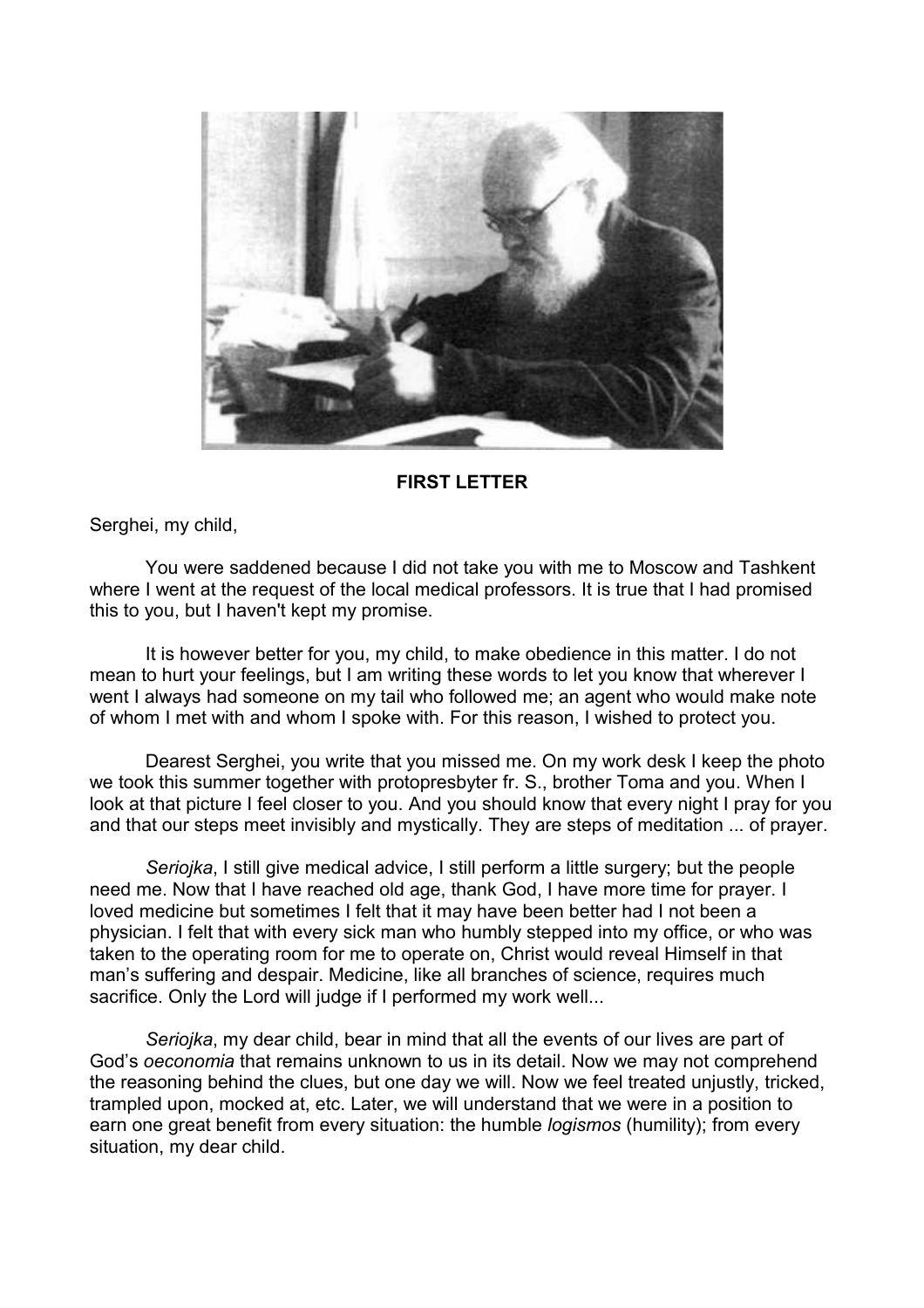"I was humbled and He saved me", says the Psalmist.

*Seriojka*, I am awaiting your visit. You are bothered by that knee wound you've had since the war. Do not apply sour cabbage leaves on it again or you will get an infection. Use bandages instead with sanitary alcohol or strong vodka. If sanitary alcohol cannot be found, cover the wound with something clean and make the sign of the Holy Cross on it with holy oil. Do not despair. If you do not get a fever it's nothing serious. But do not tarry. Come on February the  $1^{st}$  ... I will do the surgery myself, if necessary.

In the evening, when all is covered with snow and the sky stands still from the frost, the stars shine, sparking in astonishment up in the sky. Up there our brothers are found; our innocent brothers who were killed in the war and the martyrs of the Lord who died in the concentration camps.

*Seriojka*, soon, soon we will all meet again.

I embrace you in the Lord,

+Luca Voino Iasenetski January 12, 1949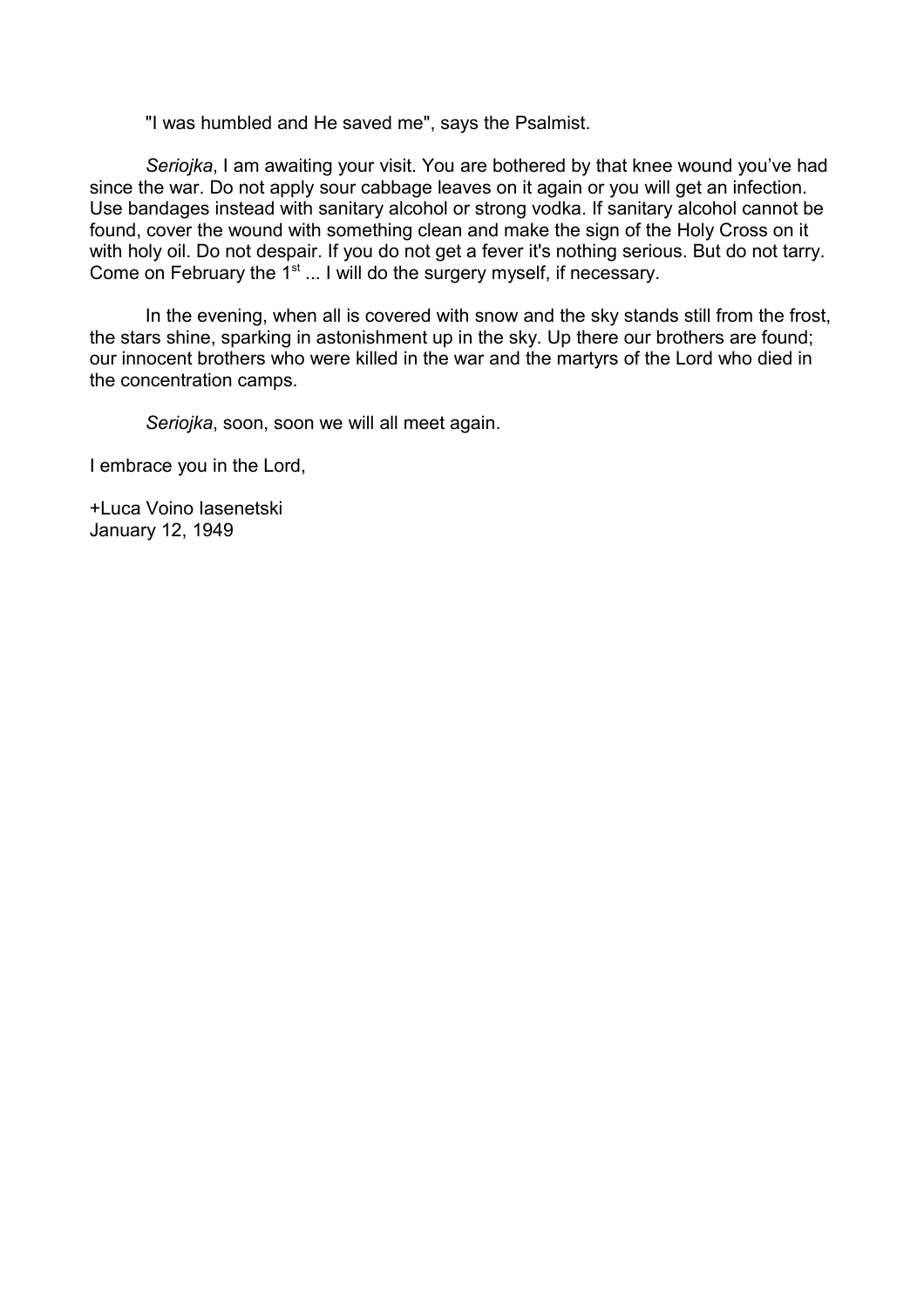## **SECOND LETTER**

Dear brother in the Lord Serghei, may the Lord bless you!

You don't need to keep asking for my forgiveness for daring – as you say – to secretly leave that pack of better quality cloth for vestments at the brotherhood for me, hoping that I would have a more respectable-looking cassock and under-cassock made. Maybe I will do this for the love you show me, my dear child. But if I do have it made, know that I will demand to wear it only at my funeral, because even though the clothes I wear are old, they are clean nonetheless, and they do not make me feel ashamed for wearing them.

My meeting with you and your brotherhood made me very happy, because I saw that in these terrible, atheistic times, where they attempt to smother and crush the word of God from people's chests, it still brings forth fruits, often bountiful fruits, in the hearts of those who are ready to receive it.

You told me that you lived through this war and that during its course you lost your



best friend, Iura Konstantin Andreevich. Do not be saddened, for the Lord took him near Himself in order to let him live fully in His light. This was the will of the Lord. You will meet again, dear Serghei; you will all meet again some time, after many years, after I have turned to earth and dust... Now you have brother Toma. I remember him; he used to help me at the altar as sacristan together with Modest and Dimitri. Toma is a sensitive and delicate man, a noble soul; take care of him as he appears to be kind of sickly. Forgive me, what can I do, [it is] my professional medical self [talking here]...

You must seek now to get as close to the Lord as possible through prayer and ascesis. Keep your current ascetic rule (*canon*) that was prescribed by your spiritual Father, and try to feel God's presence.

Do whatever is necessary to experience Him, to place Him in your heart. Let your heart melt,

Serghei my child, from the touch of grace every time that you realize how much the Lord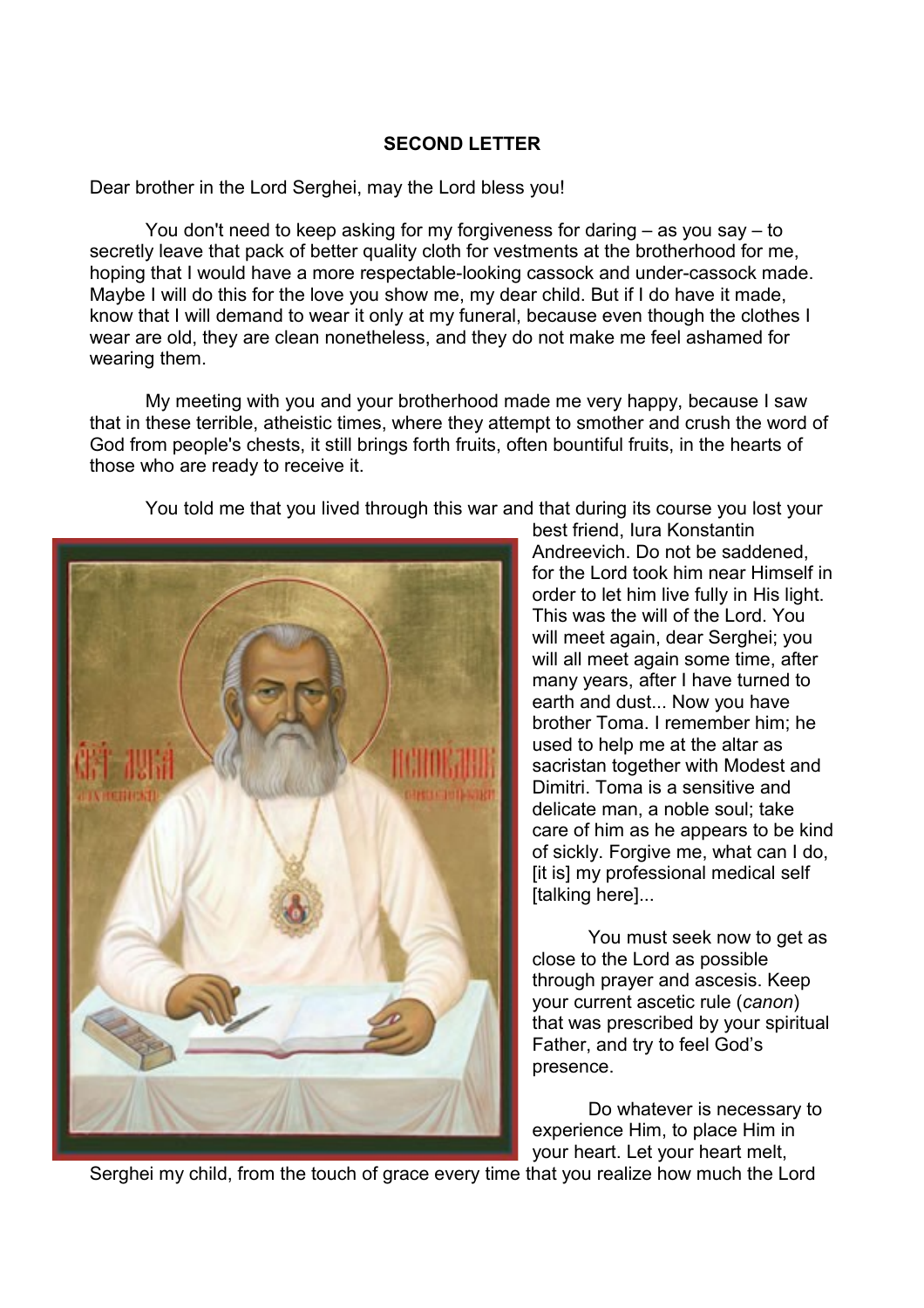loves you and how He has protected you from death. Not only from the death of the body, but more importantly from the death of the soul, from losing your self in the filth and in the calamity brought about by demons in the minds of men, particularly in times of war.

Let the most sweet Jesus be in your thoughts all the time; a safe haven to which you will return time and again... Also do not hesitate to call His Most-Holy Mother for help too and to remember her name at times of adversity; and not only then.

Oh, Serghei my child, look; we do not know what times are coming. My sight is gradually getting worse over time. It is a true miracle that nowadays, when apostasy is the food of men, there are still people found who spit it out of their mouths, instinctively, as if it were poison, looking instead for the true and living nourishment: the word of God. You have decided to offer your life to the Lord, be it in a monastery or not. So be it; I give you my blessing for this [endeavour]; and years later, when I will have turned to dust, it will be your turn to bless others who feel this calling, this charism. For not everybody can understand



the state of virginity. Only those unto whom it has been granted to understand, either through some past bitter experiences or through deliverance from quick and terrible temptations, such as deliverance from sudden death.

You will see, my dear child Serghei that good times will come too, when churches will be erected once again, books written and hymns lifted to the heavens; **but Spiritbearing elders will be so few, that many will seek them with much fervour.** What will there be [in those times]? **Great spiritual poverty... But the one who desires the Lord in those times and who fights to keep his soul and body undefiled, will find great retribution. Truly great... But I will not be alive then; you, however, will live to see [these times].**

Serghei, do not cease from reading spiritually edifying books; even though they are so rare to find [these days]. Your habit of taking Toma along with you to the woods and to read the Scriptures there or to read excerpts from the works of St. John Chrysostom is beautiful. Strengthen yourselves in the Spirit, encourage one other, do not allow the evil one to accomplish his work on one of you without the other one noticing it. If you will be as one, Christ will shield you with much grace, and, little by little, you will taste the suffering for Christ which cleanses the soul.

Serghei, my son, do write to me again and maybe I will write back. I do not promise, though, because I cannot see well with these eyes; although I enjoy our correspondence. I am keeping you in my prayers...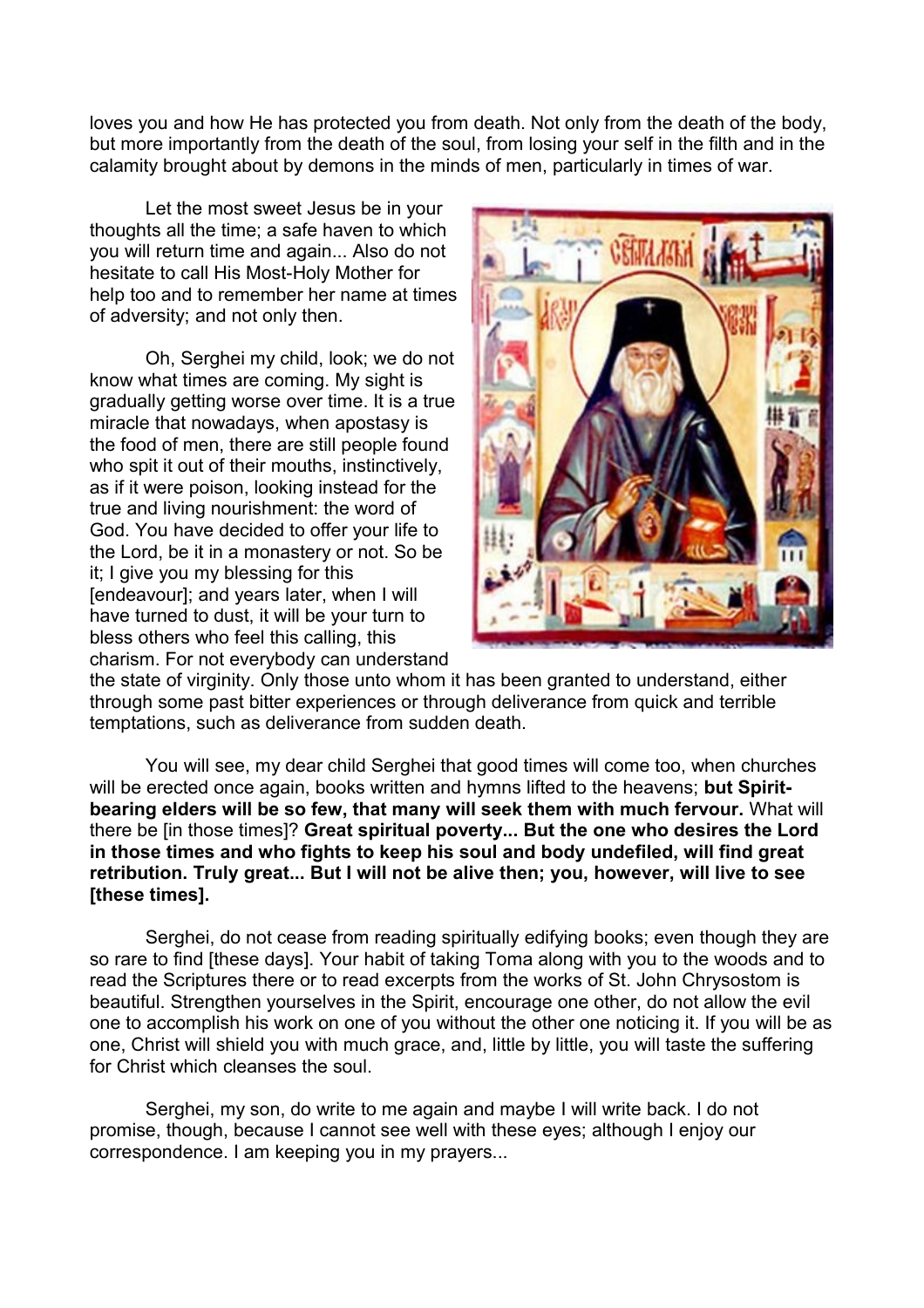Walk this road with courage; with much courage. Give your heart to the Lord and He will pour all the vitamins and all the energy it needs in it in order to sustain you from falling. Let nothing ever seem difficult to you.

There is Someone Else, dear brother, who steers this universe, and not the men of power of this world, not them... Courage, courage beloved Serghei! Look up and you will see the Lord: whenever you will cry, whenever you will search fervently, whenever you will perhaps even suffer; and you will see how He is offering you the wreath with His loving and comforting hand...

With much love,

+ Luca Voino-Iasenetski.

April, 1949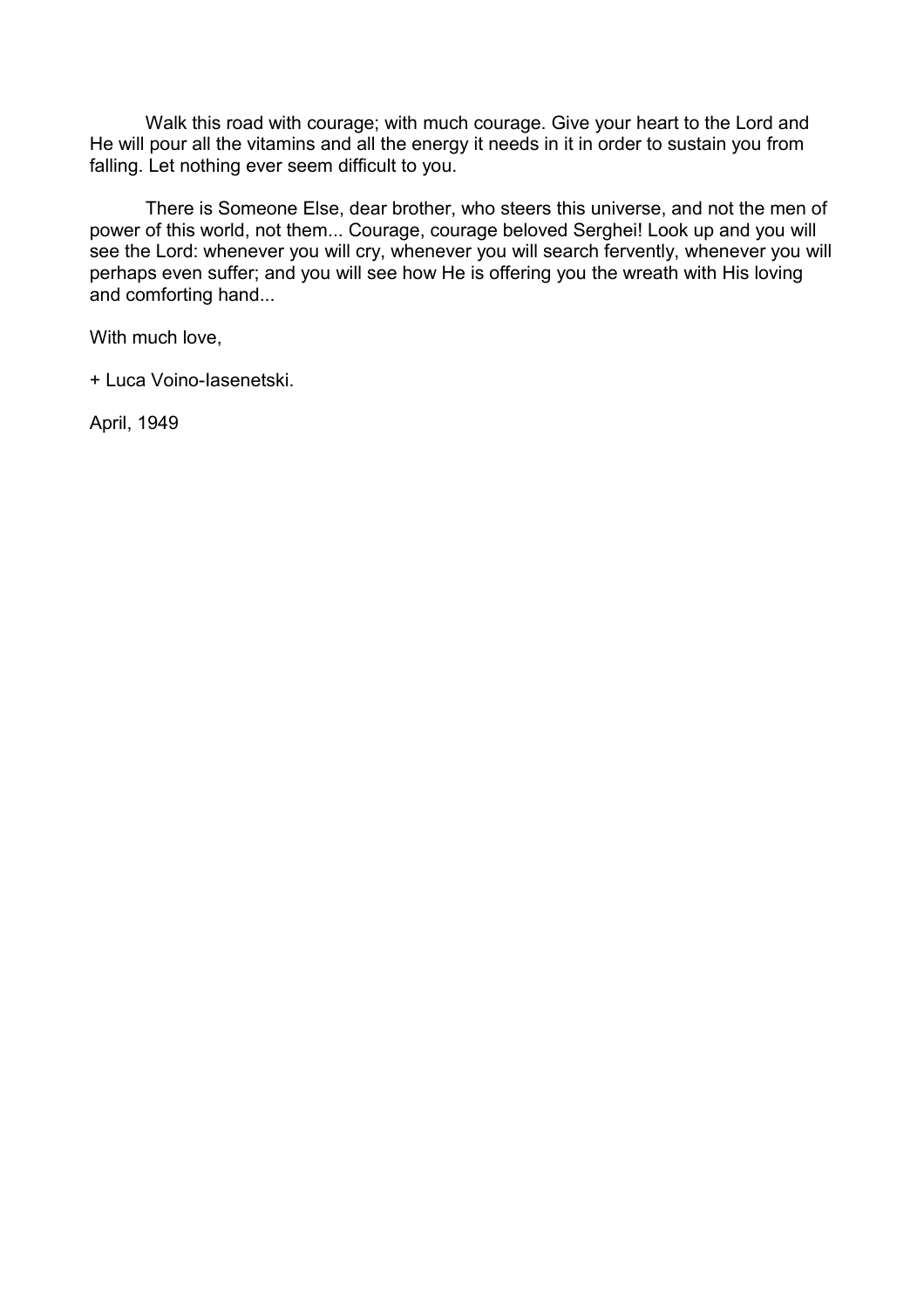### **THIRD LETTER**

My dear child Serghei,

Why are you saddened? Why are you shedding tears? Why is your heart bleeding such as I have never felt it bleed before?

This way, you give the enemy rights to hit you harder...

You write to me with tears from the heart that the situation has become worse in the village where you live and that you are all required to show up every month at the NKDV office to give an account of those activities of yours that are "of a mystical nature" [*transl. note*: of Serghei and of brother Toma]. They have sensed something. Moreover, you write that one of those officers has attempted to entice you to write a secret report on everything that brother Toma is doing: who he meets with, where he goes, if he goes missing from the village etc. You say that you'd better get shot than do such a thing.

You did very well to refuse. No, do not be afraid, they have no way of forcing you to do such a thing; and if they saw you reject them with resolution of heart they will perhaps attempt to entice you one last time, maybe offering you money, but then they will let you be. I know them.



My beloved child, you write that your heart thirsts and aches for you to enter a monastery but that you have no conviction for which way to go. But I am telling you: this is only the beginning of the end. Good times will come for the Church, all these things will come to pass; **but the thirst for spiritual guides and for fellow brothers who do not seek their own will but the Lord's, will be great.** 

**When the Church will no longer be persecuted, all things will be prepared for the coming of the Antichrist. You, Serghei, will live to see those times. In those times, people will immerse themselves in ever greater sins, the likes of which have not even been conceived yet, and they will do them with a smile on their lips, as signs that represent a freedom which we now lament that we do not possess...** Do not misunderstand me. I bear in my body the wounds from the dedicated defenders of Communism: the things I saw, the things I heard, the suffering